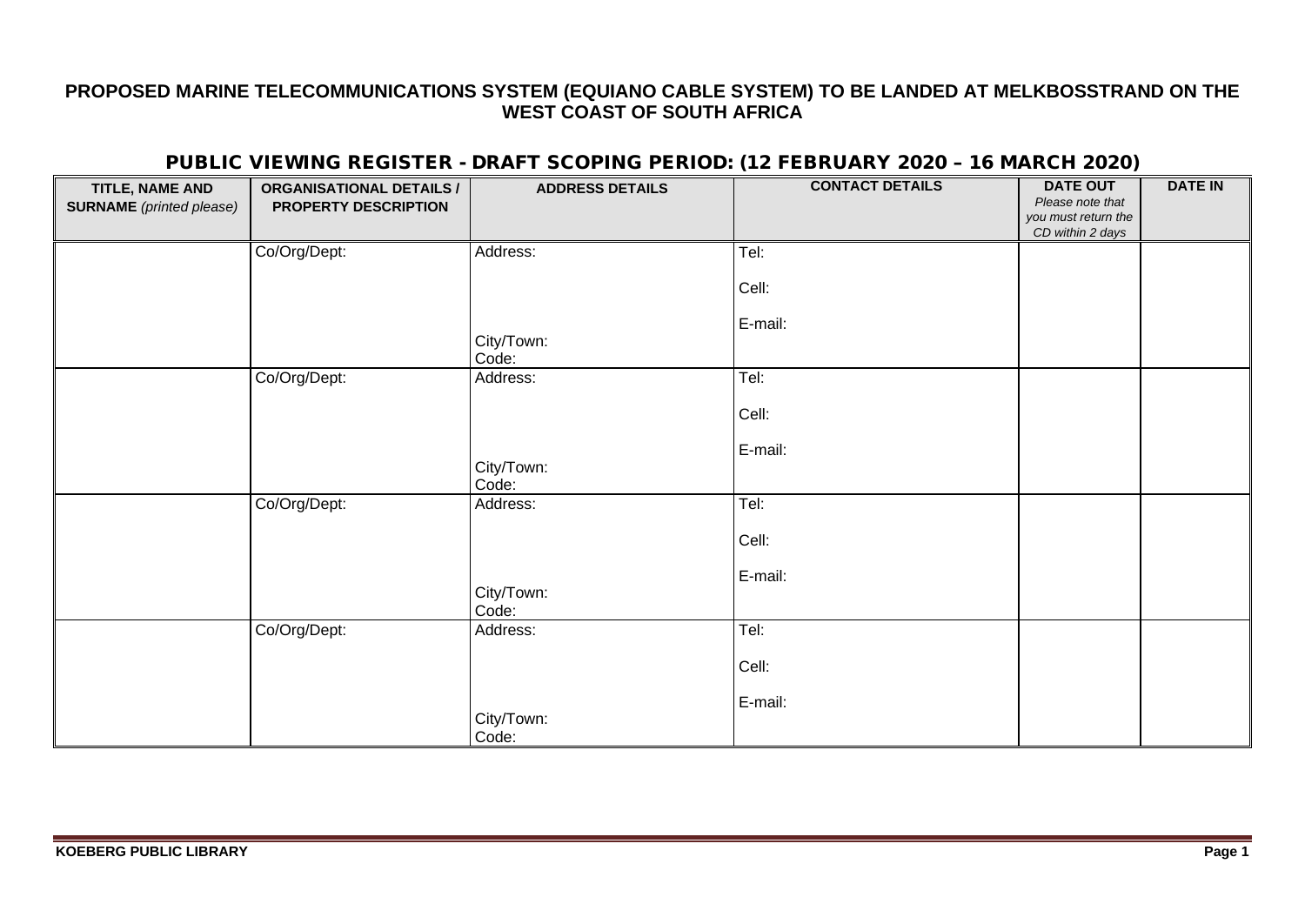| TITLE, NAME AND<br><b>SURNAME</b> (printed please) | <b>ORGANISATIONAL DETAILS /</b><br><b>PROPERTY DESCRIPTION</b> | <b>ADDRESS DETAILS</b> | <b>CONTACT DETAILS</b> | <b>DATE OUT</b><br>Please note that<br>you must return the | <b>DATE IN</b> |
|----------------------------------------------------|----------------------------------------------------------------|------------------------|------------------------|------------------------------------------------------------|----------------|
|                                                    |                                                                |                        |                        | CD within 2 days                                           |                |
|                                                    | Co/Org/Dept:                                                   | Address:               | Tel:                   |                                                            |                |
|                                                    |                                                                |                        | Cell:                  |                                                            |                |
|                                                    |                                                                |                        | E-mail:                |                                                            |                |
|                                                    |                                                                | City/Town:<br>Code:    |                        |                                                            |                |
|                                                    | Co/Org/Dept:                                                   | Address:               | Tel:                   |                                                            |                |
|                                                    |                                                                |                        | Cell:                  |                                                            |                |
|                                                    |                                                                |                        | E-mail:                |                                                            |                |
|                                                    |                                                                | City/Town:<br>Code:    |                        |                                                            |                |
|                                                    | Co/Org/Dept:                                                   | Address:               | Tel:                   |                                                            |                |
|                                                    |                                                                |                        | Cell:                  |                                                            |                |
|                                                    |                                                                |                        | E-mail:                |                                                            |                |
|                                                    |                                                                | City/Town:<br>Code:    |                        |                                                            |                |
|                                                    | Co/Org/Dept:                                                   | Address:               | Tel:                   |                                                            |                |
|                                                    |                                                                |                        | Cell:                  |                                                            |                |
|                                                    |                                                                |                        | E-mail:                |                                                            |                |
|                                                    |                                                                | City/Town:<br>Code:    |                        |                                                            |                |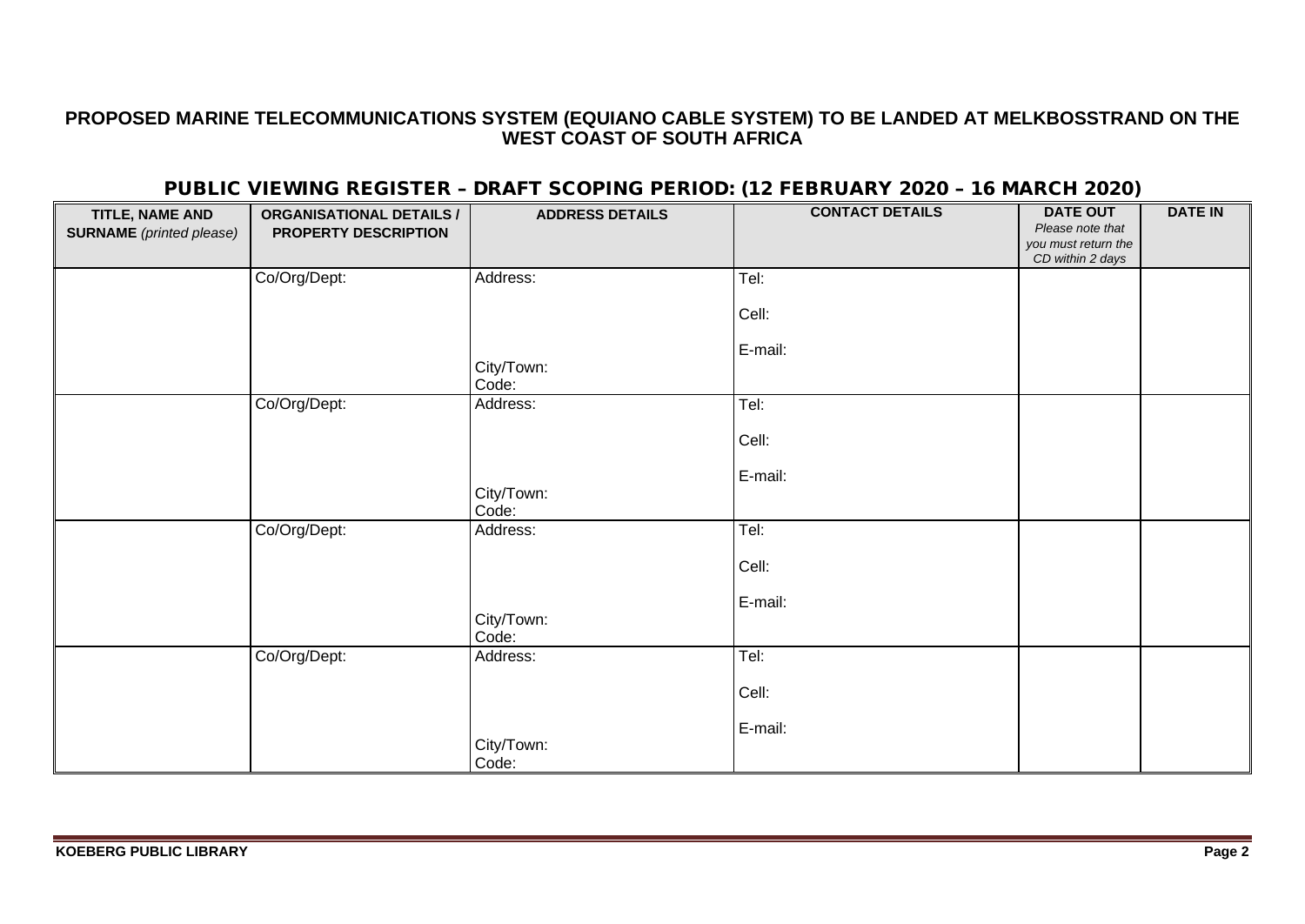## PUBLIC VIEWING REGISTER – DRAFT SCOPING PERIOD: (12 FEBRUARY 2020 – 16 MARCH 2020)

| TITLE, NAME AND<br><b>SURNAME</b> (printed please) | <b>ORGANISATIONAL DETAILS /</b><br>PROPERTY DESCRIPTION | <b>ADDRESS DETAILS</b> | <b>CONTACT DETAILS</b> | <b>DATE OUT</b><br>Please note that<br>you must return the<br>CD within 2 days | <b>DATE IN</b> |
|----------------------------------------------------|---------------------------------------------------------|------------------------|------------------------|--------------------------------------------------------------------------------|----------------|
|                                                    | Co/Org/Dept:                                            | Address:               | Tel:                   |                                                                                |                |
|                                                    |                                                         |                        |                        |                                                                                |                |
|                                                    |                                                         |                        | Cell:                  |                                                                                |                |
|                                                    |                                                         |                        | E-mail:                |                                                                                |                |
|                                                    |                                                         | City/Town:<br>Code:    |                        |                                                                                |                |
|                                                    | Co/Org/Dept:                                            | Address:               | Tel:                   |                                                                                |                |
|                                                    |                                                         |                        | Cell:                  |                                                                                |                |
|                                                    |                                                         |                        | E-mail:                |                                                                                |                |
|                                                    |                                                         | City/Town:<br>Code:    |                        |                                                                                |                |
|                                                    | Co/Org/Dept:                                            | Address:               | Tel:                   |                                                                                |                |
|                                                    |                                                         |                        | Cell:                  |                                                                                |                |
|                                                    |                                                         |                        | E-mail:                |                                                                                |                |
|                                                    |                                                         | City/Town:<br>Code:    |                        |                                                                                |                |
|                                                    | Co/Org/Dept:                                            | Address:               | Tel:                   |                                                                                |                |
|                                                    |                                                         |                        | Cell:                  |                                                                                |                |
|                                                    |                                                         |                        | E-mail:                |                                                                                |                |
|                                                    |                                                         | City/Town:<br>Code:    |                        |                                                                                |                |